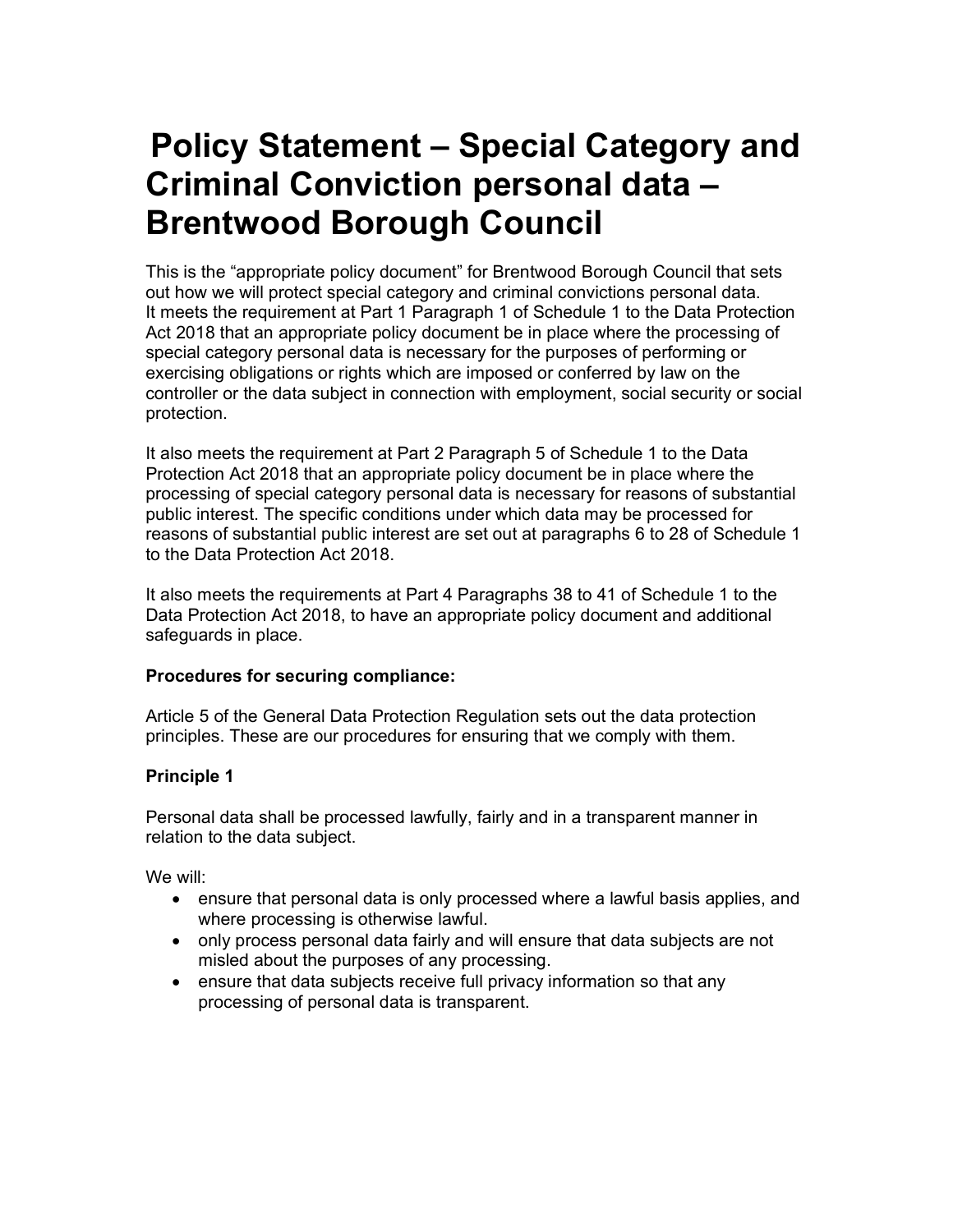## Principle 2

Personal data shall be collected for specified, explicit and legitimate purposes and not further processed in a manner that is incompatible with those purposes. We will:

- only collect personal data for specified, explicit and legitimate purposes, and we will inform data subjects what those purposes are in a privacy notice.
- not use personal data for purposes that are incompatible with the purposes for which it was collected.
- if we do use personal data for a new purpose that is compatible, we will inform the data subject first.

#### Principle 3

Personal data shall be adequate, relevant and limited to what is necessary in relation to the purposes for which they are processed.

- We will only collect the minimum personal data that we need for the purpose for which it is collected.
- We will ensure that the data we collect is adequate and relevant.

## Principle 4

Personal data shall be accurate and, where necessary, kept up to date.

- We will ensure that personal data is accurate and kept up to date where necessary.
- We will take particular care to do this where our use of the personal data has a significant impact on individuals.

## Principle 5

Personal data shall be kept in a form which permits identification of data subjects for no longer than is necessary for the purposes for which the personal data are processed.

- We will only keep personal data in identifiable form as long as is necessary for the purposes for which it is collected, or where we have a legal obligation to do so.
- Once we no longer need personal data it shall be deleted or rendered permanently anonymous.

## Principle 6

Personal data shall be processed in a manner that ensures appropriate security of the personal data, including protection against unauthorised or unlawful processing and against accidental loss, destruction or damage, using appropriate technical or organisational measures.